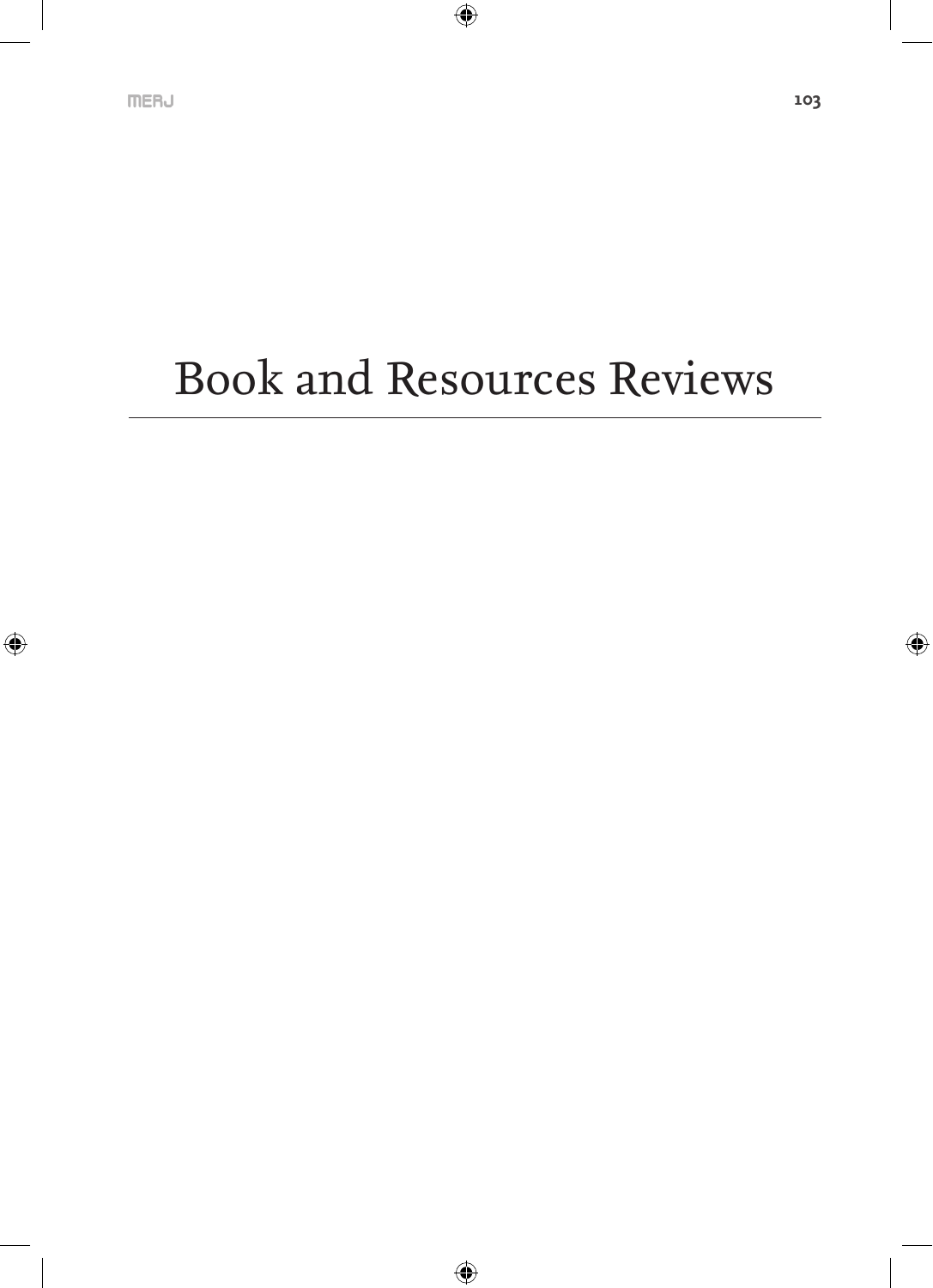#### *Education and Technology: Key Issues and Debates* **by Neil Selwyn (2011, London: Continuum)**

Within *Education and Technology: Key Issues and Debates* Neil Selwyn summarises the key contemporary debates in the field of educational technology. It is a useful critical overview for anyone wishing to explore the area and adopts a social dimension to understanding technology. Each chapter provides a useful summary as well as opportunities to explore ideas further with a well-chosen and digestible reading list and further questions for the reader to consider.

In the opening chapter Selwyn attempts working definitions of 'Education' and 'Technology' and reminds us that technology should be used to allow us to explore otherwise impossible tasks, or do them more efficiently, but concludes that this is not always the case in practice. In the following chapter he asks if technology *inevitably* changes education? Here he challenges an overtly optimistic hegemonic stance that subscribes to the life-changing power of technology and asks, despite the proliferation of educational ICT strategies, if we really *need* technology in education. He argues that educational technology often suffers from monolithic 'top-down' managerial imperatives to improve efficiency in an increasingly competitive market. Often these imperatives are not properly critiqued to develop a more 'socially circumspect analysis of education and technology' (p.32). He believes that 'technical fixes will only deal with the surface manifestations of a problem and not its roots' (p.33) which are social in nature – not technical – and therefore related to the 'lived' experience of teachers and students.

Selwyn then takes a historical perspective in chapter three by arguing that we should learn from the historical disappointment of previous optimistic technological 'innovations' for education, which didn't prove anywhere near as successful as intended. This, he suggests, is because they were a 'solution in search of a problem'  $(p, 57)$  – something that appears to be his personal pet-hate for technology misuse in education. In chapter four he asks if technology improves learning by exploring cognitivist, constructivist and sociocultural theories of learning and technology in depth. He concludes that there is little conclusive evidence that technology really improves learning, stating that many such claims are usually based on supposition, personal beliefs, opinion and conjecture. Any credible empirical research in this area would be woefully difficult to perform and he even suggests that 'the wrong questions are being asked altogether' (p.86) with research of this nature.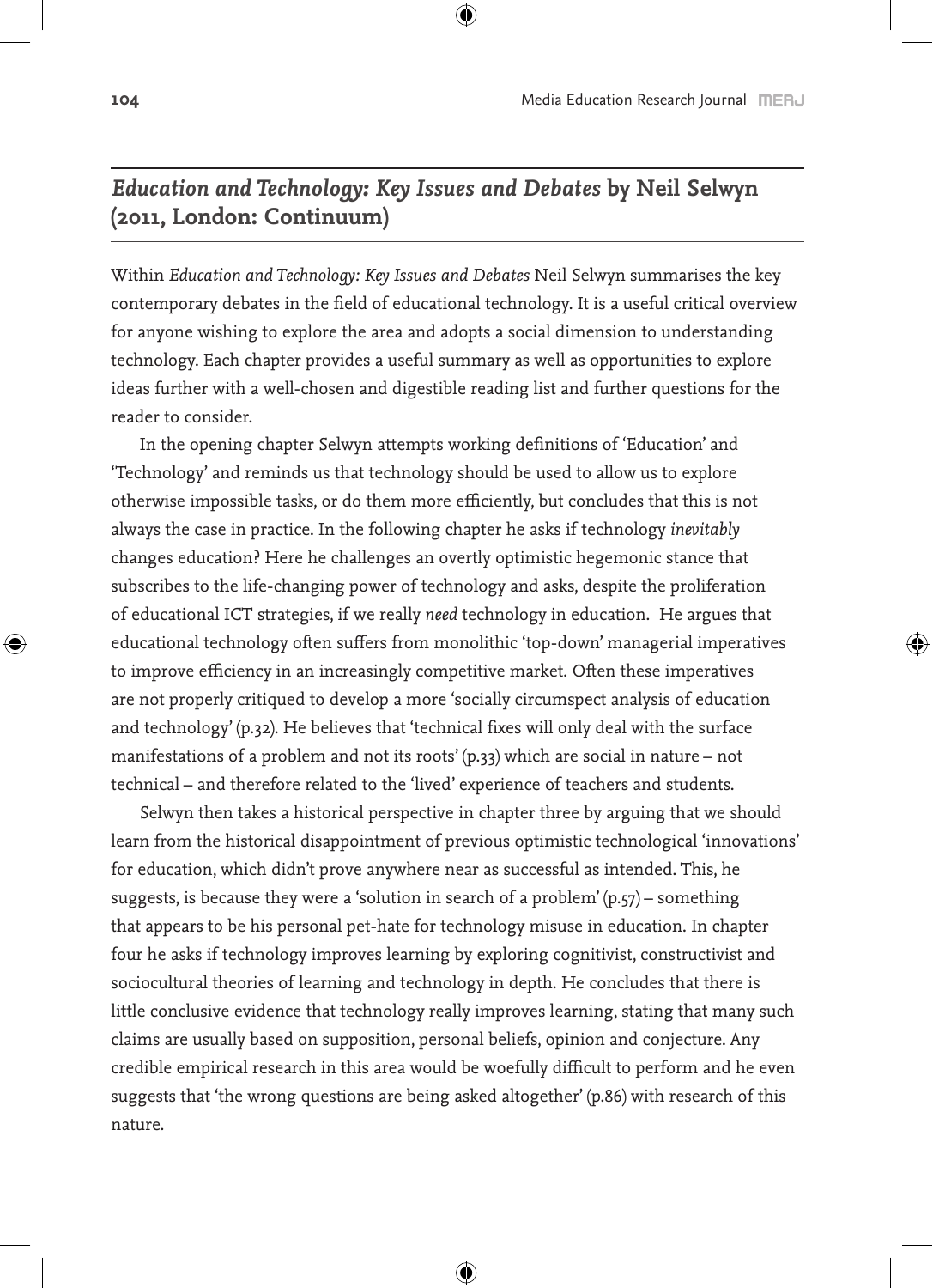In chapter five Selwyn exposes the fallacy that technology makes education fairer, more equal and more just. He argues that whilst the internet has greatly expanded the scope and availability of learning, much of this learning is a proliferation of popular and profitable courses. Also, technology is not as accessible as some would have us believe, refuting the idea that ICT widens participation. For chapter six he argues that the teaching professional would never be 'redundant' in our technological age, but carefully suggests that the role of the teacher might become somewhat diminished over time. In chapter 7 he expresses qualified support for educational institutional change regarding digital technology but he argues that 'we should be wary of setting a precedent where the interests of technology outweigh all other social, cultural and political concerns' (p.159) and that the 'industrial-era' school will continue for some time.

In chapter eight Selwyn mentions the gap between the 'clean' instructional rhetoric and the 'messy' social reality of technology use in education and reiterates that it is difficult to prove, with any degree of certainty, that technology truly enhances learning. He suggests that technology benefits those that are already able, competent confident and involves more work for the practitioner. He argues that current predictions about the future of educational technology are 'driven by matters of ideology rather than objective forecasting' (p.172) and we need to 'develop "better" forms of technology use that draw upon – rather than clash with – their own "local" experiences and practices' (p.173). These 'new technologies are symbols of progress rather than guaranteed harbingers of change and improvement' (p.175). He says 'educational technology is best seen as a site of ongoing negotiation and, often, intense social conflict and struggle (p.177) rather than a *fait accompli*. It should be done *by* educational professionals not done *to* them. Hence the voice of the practitioner becomes more important, not to naively restore a pejorative 'teacher lobby' but for democratic practitioner input.

Weaknesses in the book include some repetition of material between the chapters, though this does allow for the reader to understand most chapters in isolation. Selwyn appears to have rather a large axe to grind against corporate imperatives in Education and Technology – though he does willingly accept this throughout the book. Perhaps the main issue is that he opens up critical debate about educational technology that he couldn't possibly hope to resolve. To be fair, the debates are rather too ponderous for any author to 'close', but one can't help thinking that he could have tried harder at times.

How is this book of use to media educators? In the same way as we might try to understand media as a product of the social world which can only be understood in relation to social practice, Selwyn's book supports the idea that human technologies are social constructions, as well as sites of intense struggle and conflict, that cannot be socially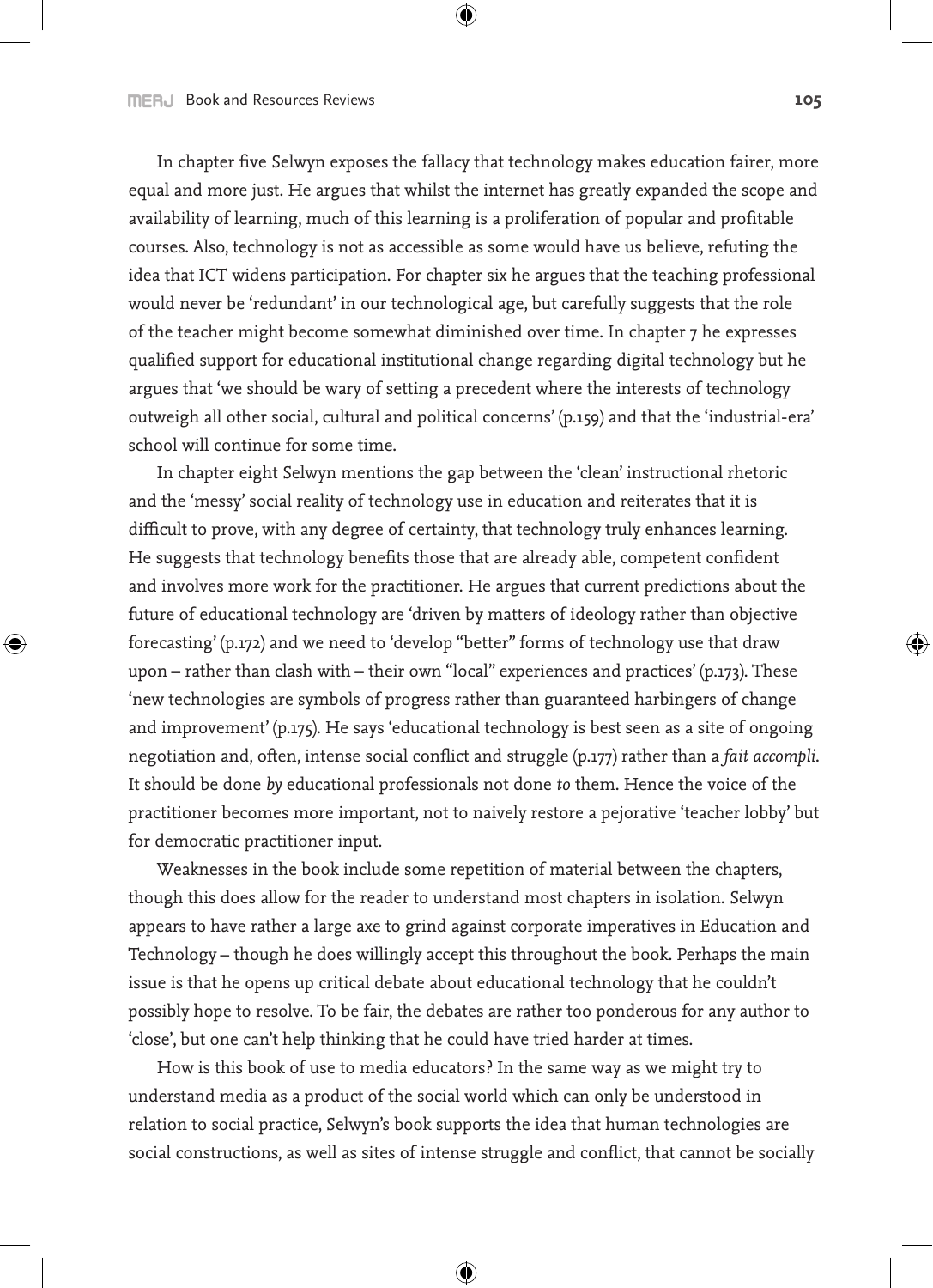neutral. Media, like learning technologies, mean different things to different people in different contexts – so media texts and learning technologies have important similarities, if not in the way that they are proliferated then certainly in the ways in which they produce meaning.

Reviewer – Pritpal Sembi, University of Wolverhampton

### *Chavs: the Demonization of the Working Class* **by Owen Jones (2011, London: Verso)**

Media teachers, and their students, are often concerned with issues of identity, representation and in particular how certain sections of society can end up being stereotyped by an aggressive media; this can go on to shape public opinion, and even public policy. This book by Owen Jones should be of interest to all media educators then, as it examines how successive UK governments, aided by the print media, have attempted to articulate policy purely along middle-class lines at the cost of portraying British workingclass people as a 'feral underclass'.

Jones, himself an Oxbridge educated former trade unionist and parliamentary researcher, plots a compelling 30-year history of the working-classes as they are first marginalised and then demonised by a succession of politicians and the modern mass media. He skilfully skewer's Tony Blair's statement that, 'we're all middle-class now,' by showing how the UK gradually became a country for the wealthy, ruled by the wealthy.

In a similar way to George Orwell's *The Road to Wigan Pier*, Jones tours the UK while explaining how the Thatcher government of the 1980s stripped trade unions of their powers and destroyed the manufacturing industry, almost as an act of revenge – the very place where working-class people found employment.

This is not just an anti-Tory rant, however. *Chavs* is just as critical of the New Labour project as it is of the Conservative Party – here described as a 'coalition of privileged interests'; both Blair and Gordon Brown are blamed for imposing the 'Thatcherite settlement' on working-class people who were effectively disenfranchised and demonised at the same time.

In terms of education, *Chavs* shows that the middle-classes have the 'sharpest elbows' when it comes to getting their children into the best schools and universities, and that Higher Education is now completely loaded in getting the rich into the best universities and ensuring that the working-classes are kept out. For Jones, it is clear that opportunities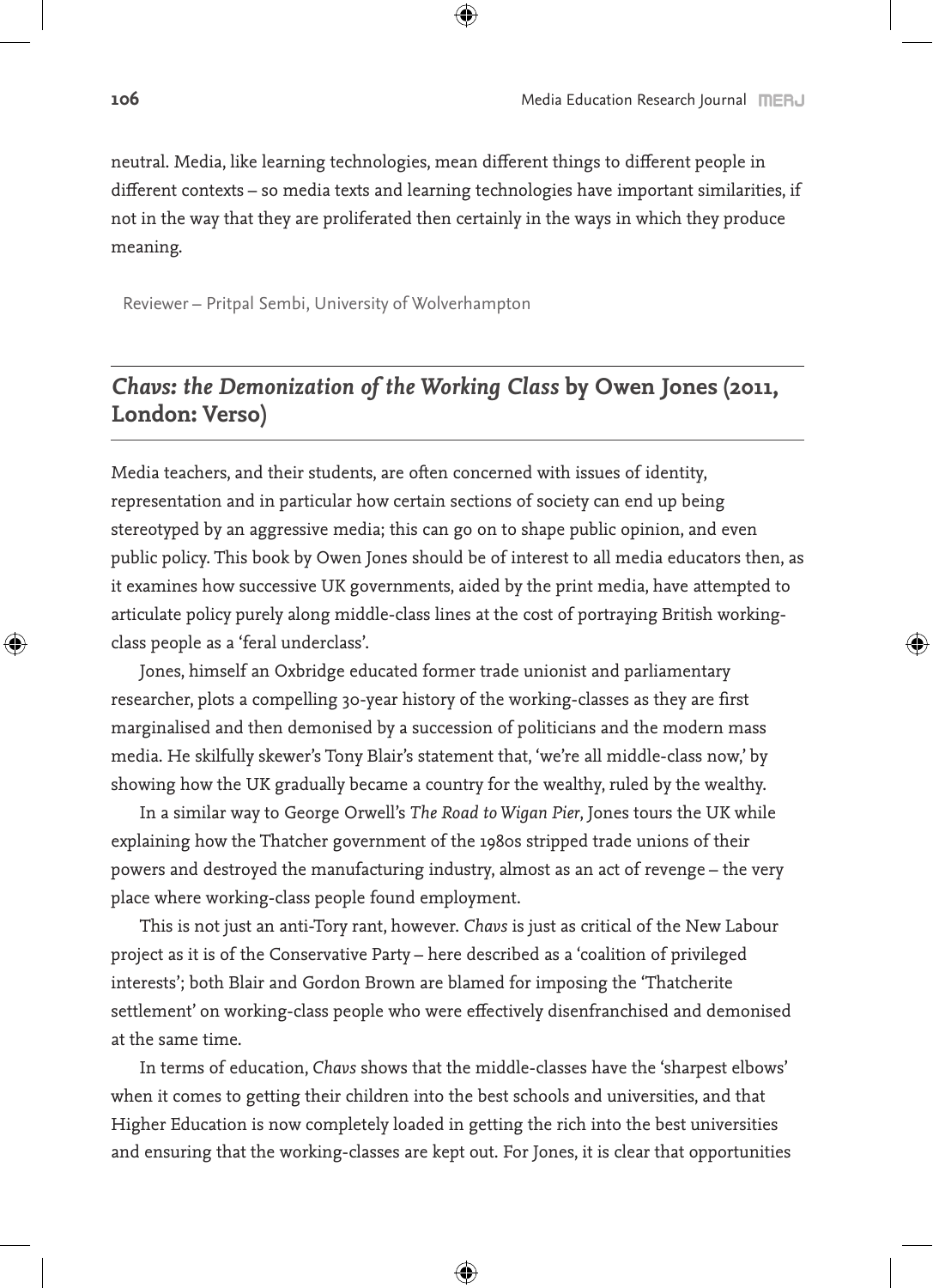for working-class people are limited, and education has become the key tool in keeping them in check.

*Chavs*, then, is quite a depressing read; the closing chapters suggest that many working-class people are now defecting to nationalist political parties and far-right groups. The solution put forward in this book is for a new movement to represent a largely non-unionised workforce, but which could create new jobs in a revitalised industrial 'green economy'. The tax system also needs to be reformed so that there is a more even distribution of wealth. So, while *Chavs* may paint a rather bleak picture, working-class politics clearly isn't quite dead. Yet.

Reviewer – Richard Berger, CEMP, Bournemouth University

## *Understanding Media: the extensions of man* **by Marshall McLuhan (1964)**

#### **Laughey's Canon**

Editor's note: This review is the second of our series in which a current media teacher re-examines a 'classic' text in honour of *MERJ* editorial board member Dan Laughey and his provocative 'Back to Basics' article in *MERJ* 2:2.

What could possibly be relevant today about a book examining the power and influence of new technologies on mankind, written when the first transistorised computers using optical disc were the state-of-the-art technology for espionage and the PC was an object of science fiction? Asked to evaluate the relevance of McLuhan's *Understanding Media* for today's media teachers, I chose to ignore the brief and instead re-read the book from a student's perspective.

McLuhan's essential message (that the content of a medium is ineffectual and blinds us to the true character of that medium) is as subjective a statement as it is dependent on the political orientation of the reader, not to mention their level of media literacy. McLuhan urges us to see beyond the message of the flashing neon sign and consider the deeper global significance of the electricity which powers it, similarly the influence of the invention of moveable type as opposed to any particular printed examples of poetry or prose.